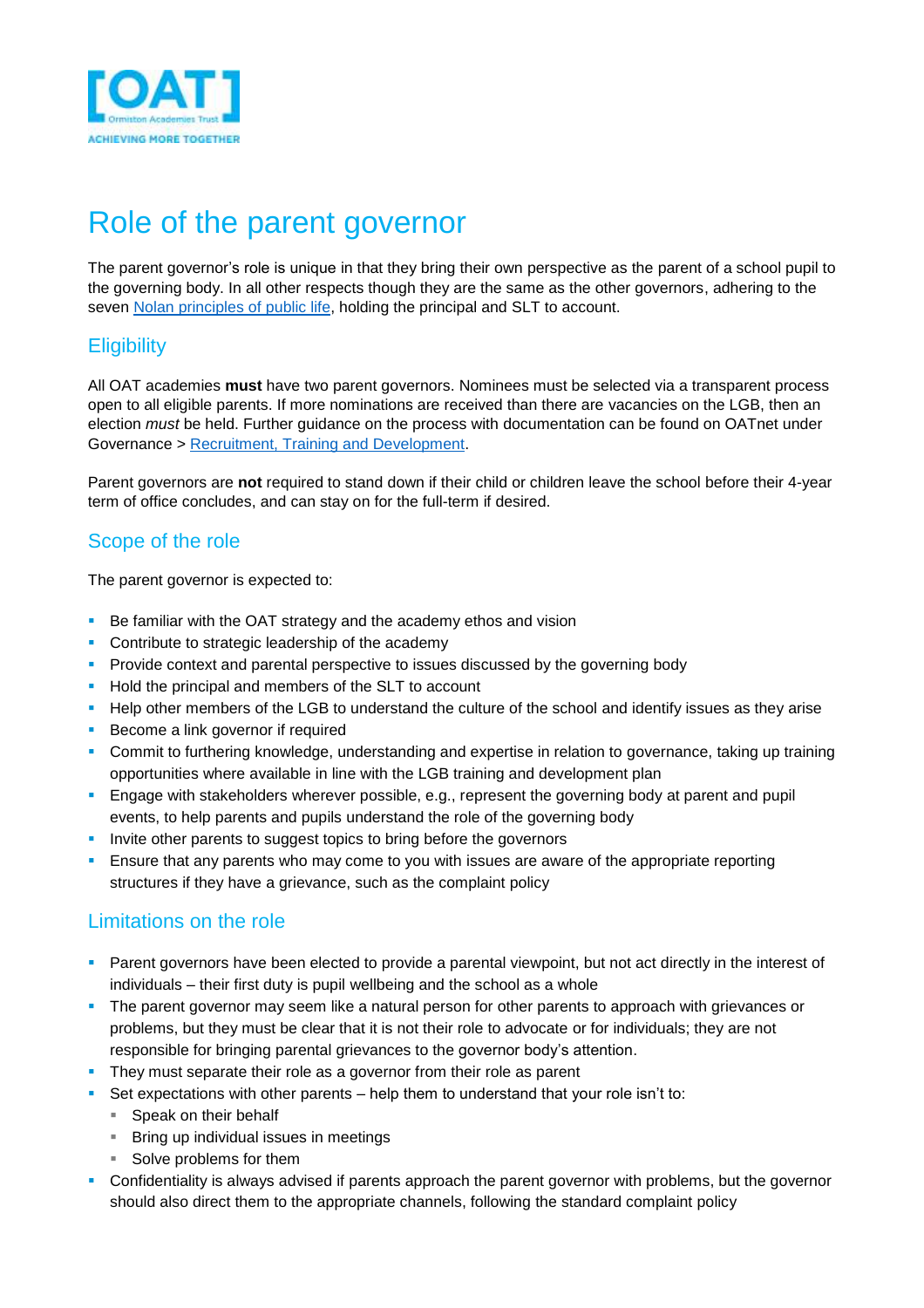- **.** If the parent governor becomes aware of a growing theme i.e., multiple parents coming forward to report the same issue, then the parent governor can request it be added to a future agenda for discussion, submitting a paper with details in advance – but consider if it would be better addressed by the PTA or through another channel
- Avoid conflicts of interest for instance you should not sit on an exclusion panel where you know the affected children or their parents and already have opinions about them (whether positive or negative, preconceived ideas could, or could be seen to, affect the outcome)

# Tips for questioning

| <b>Example</b>                     | <b>Best practice questioning</b>                                                                                                                                                                                                                                                    | <b>Best avoided - the personal</b><br>approach                                                                                                                                                                                                                          |
|------------------------------------|-------------------------------------------------------------------------------------------------------------------------------------------------------------------------------------------------------------------------------------------------------------------------------------|-------------------------------------------------------------------------------------------------------------------------------------------------------------------------------------------------------------------------------------------------------------------------|
| <b>School</b><br>uniform<br>change | 'How has the school consulted parents on the<br>proposed uniform changes? If not, why not?'<br>'How has the school explained the proposed<br>changes to parents?'<br>'Has the school considered the cost of this change<br>to parents?'                                             | 'As a parent, I've spoken to other<br>parents in the playground and we<br>all think the uniform shouldn't<br>change.'                                                                                                                                                   |
| Canteen menu<br>change             | 'How have parents been consulted on the new<br>menu?'<br>'Has the school explained to parents the reasons<br>behind the change?'<br>'What alternative provision is available for pupils<br>whose parents disagree with the menu changes?'<br>'How will this change impact parents?' | 'Parents have come up to me<br>asking why the menu has<br>changed. They say they prefer<br>the old one.'                                                                                                                                                                |
| <b>Curriculum</b><br>change        | 'How has the school communicated the curriculum<br>change to parents?'<br>'Have parents been given the opportunity to ask<br>questions and get further clarity?'                                                                                                                    | 'Parents want to me express to<br>you that they disagree with the<br>changes. They don't feel the<br>changes reflect what they want<br>their children to be taught.'<br>'A number of parents have told<br>me they're confused about why<br>the curriculum has changed." |

# How to handle difficult conversations with other parents

If another parent approaches you at the school gate with a grievance:

- Do ask the parent to follow the school's complaints policy. Tell them how/where they can raise their issue.
- Do explain what the role of parent governor actually is. Learn a one-liner such as: "Parent governors don't speak 'on behalf' of the parent body, instead we bring a parental perspective to the strategic decisions the governors make"